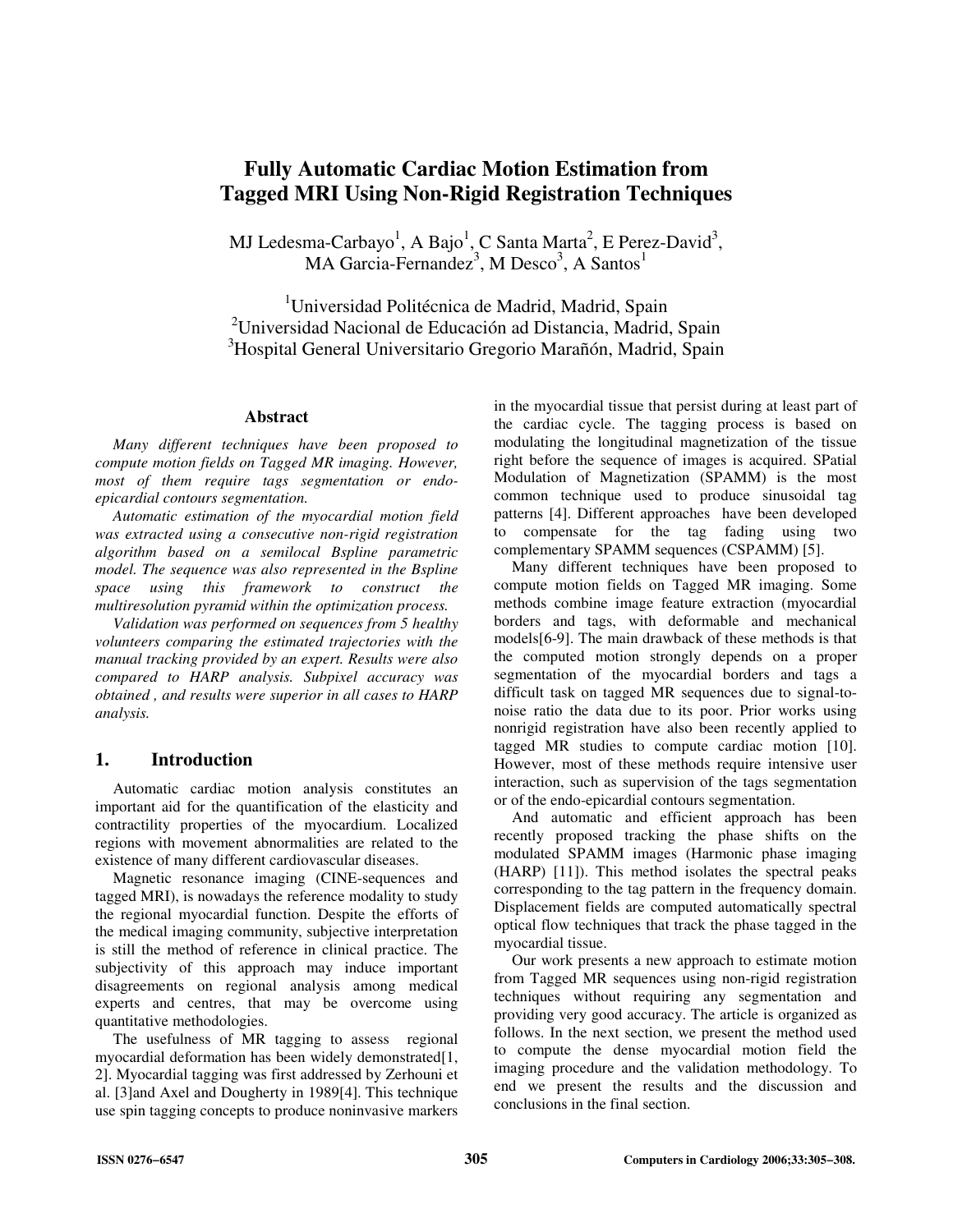### **2. Methods**

Myocardial motion estimation was computed using a non-rigid registration algorithm to obtain inter-frame displacements. The proposed methodology does not require any user interaction or image segmentation, so therefore it is fully automatic. The method is validated with respect to the manual tracking of tag intersections by an expert in data from healthy volunteers. Results are also compared with respect to standard HARP processing.

### **2.1. Proposed algorithm**

Given an image sequence  $f(t, \mathbf{x})$ , we want to estimate a dense displacement field  $g(t, x)$  that represents the displacement field over the whole sequence. The movement is represented with respect to the first frame of the sequence  $t=t_0$ . We express  $\mathbf{g}_t(\mathbf{x})=\mathbf{g}(t, \mathbf{x})$  as a series of transformations between consecutive pairs of images found through independent non-rigid registration processes.

$$
\mathbf{g}_{t}(\mathbf{x}) = \mathbf{g}_{t}^{\prime}(\mathbf{x}_{t-1}) \text{ where } \mathbf{x}_{t-1} = \mathbf{g}_{t-1}(\mathbf{x}) \text{ and } \mathbf{g}_{0}(\mathbf{x}) = \mathbf{x} \tag{1}
$$

where  $t$  is the temporal axis in frames ( $T$  being the total number of frames) and  $\mathbf{x} = (x_1, x_2)$ . The non-rigid registration process is formulated as an optimization procedure that minimizes a similitude criterion *E* to find the best suitable transformation to find the corresponding points from a test image into a reference image. Figure 1 shows the scheme of the independent non-rigid registration processes. *E* is defined as the sum of squared differences between consecutive frames. The transformation model used in this process  $\mathbf{g}'$ <sup>*t*</sup> is defined as a linear combination of Bspline basis functions, located in a rectangular grid [12-14]:

$$
\mathbf{g'}_t(\mathbf{x}) = \sum c_j \beta_r(\mathbf{x}/h \cdot \mathbf{j})
$$
 (2)

The scale parameter *h* determines the space between the grid knots and, therefore, the number of parameters **cj** and the smoothness of the solution.

The optimization strategy encompasses a multiresolution process solved by using a gradient descent method. We generate a continuous version of the discrete image  $f(t, x)$  by spline interpolation; providing an excellent framework to find a subpixel solution and to compute the spatial derivatives analytically and, therefore, the criterion gradient. Speed and robustness are guaranteed using a multiresolution approach both in the image and transformation space, creating a pyramid optimal in the *L*2-sense taking advantage of the B-spline representation [15].



Figure 1: Interframe displacements are obtained applying a non-rigid registration scheme to consecutive pairs of images. This problem is formulated as an optimization process that minimizes a similitude criterion E.

#### **2.2 Imaging**

Tagged MR images were acquired using an optimized tagging sequence on a Philips Intera 1.5 T (Philips Medical Systems, The Netherlands) and with a five elements phased-array coil dedicated to cardiac imaging.. Five healthy volunteers were examined acquiring short axis images with a frame rate of 13 frames per cycle. The tagging sequence used was an enhanced version of the free breathing SPAMM sequence provided by the manufacturer for our Philips Intera scanner [16]. The proposed sequence makes use of artesian k-space filling, turbo gradient echo (GE) pulses and both ECG and respiration gating. Main parameters of the sequence are: matrix =  $192*192$  (phase\*frequency), 4 NSA, rectangular FOV = 100%, acquisition percentage =  $100\%$ , TE = 1.9 ms,  $TR =$  shortest (5.5 ms for 80 bpm), flip angle =  $13^{\circ}$ , turbo factor =  $8$ , slice thickness =  $8$  mm, orthogonal grid lines spacing  $= 8$  mm, respiratory synchronization  $=$ gating, acquisition time  $= 1'12''$ , 13 phases for 80 bpm. The main advantage of this sequence is that the tag contrast is very well maintained through the whole sequence (see figure 2, frame 1 and frame 12) [16].

#### **2.3. Data analysis**

All the sequences were analyzed using the Non-rigid registration motion estimation using quadratic Bsplines and h=1cm knot spacing. HARP analysis [11, 17] was also conducted in all the sequences using the implementation described in [18] as global method. The HARP implementation was tested in an artificial sequence of a short axis image with perfect sinusoidal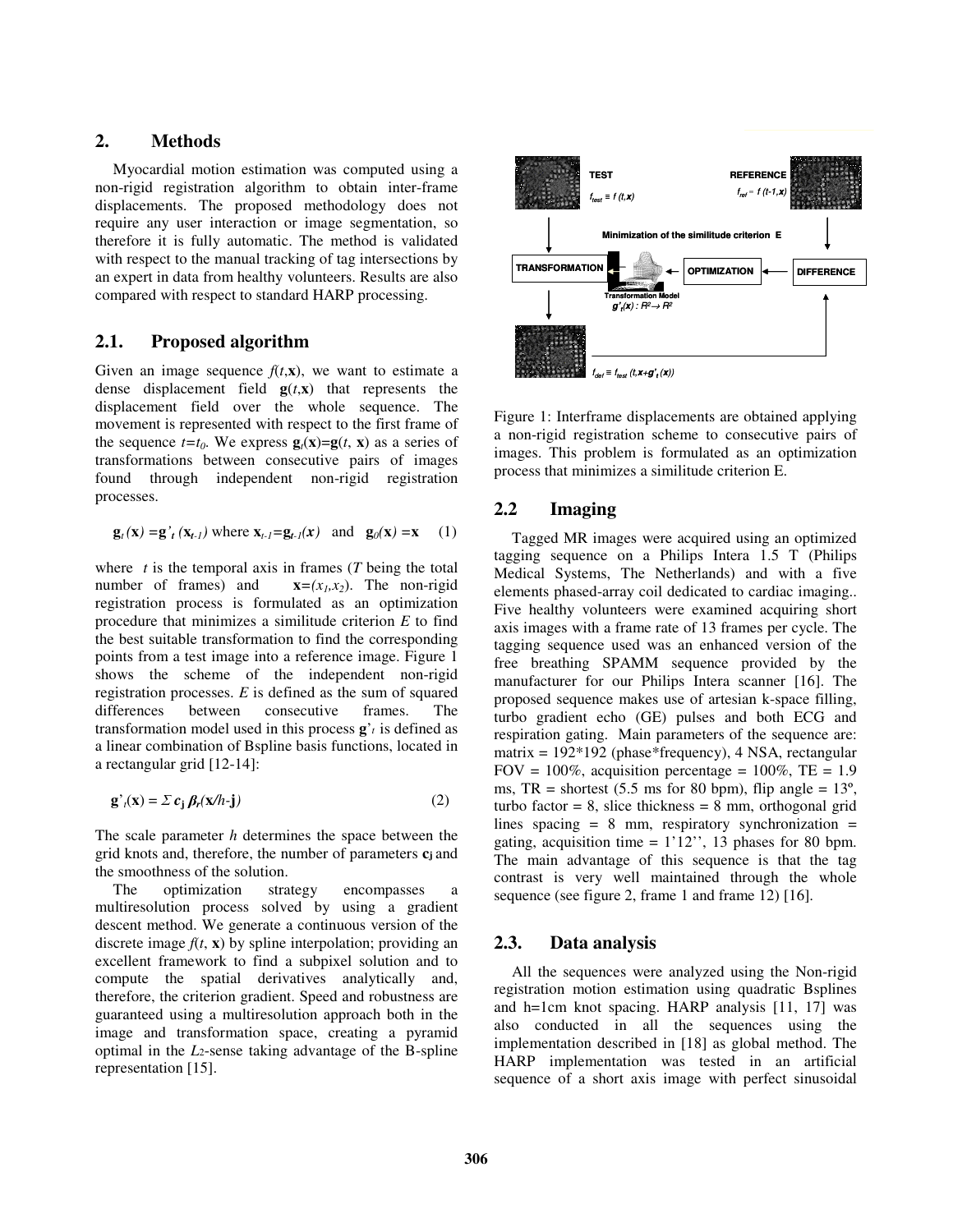modulation confirming the right performance.

In order to set a gold standard tags intersections (24 points for every sequence) were manually tracked by an expert. Estimated motion trajectories computed with the proposed method and with HARP were compared in terms of Euclidean distance. The mean error with respect to the manual tracings along the whole sequence was calculated for every sequence and method.

## **3. Results**

Figure 1 shows the results obtained using the proposed non-rigid registration approach. Green points correspond to the manually tracked expert points and red points to the algorithm outcome. The performance of the method is very good along the whole sequence.



Figure 2: Estimation of points trajectories using the nonrigid registration method versus the expert manual tracking. Manually outlined points shown in green. Non rigid registration results shown in red.

Quantitative results of motion estimations using the proposed approach resulted in a mean error of less than 1mm (~0.76 pixels) for all the analyzed sequences. However, HARP analysis provided worse results in all cases (2.5 pixels  $\sim$  3 mm). Table 1 shows the results in pixels for all the sequences analyzed with both methods.

Table 1: Mean distance errors (in pixels) between the trajectories of the 24 delineated points and the automatically tracked results using the proposed non-rigid registration method and HARP.

| <b>Method</b>             | -S 1 | S 2  | S <sub>3</sub> | S4   | S5   |
|---------------------------|------|------|----------------|------|------|
| Non-rigid<br>registration | 0.75 | 0.81 | 0.76           | 0.77 | 0.71 |
| <b>HARP</b>               | 2.75 | 2.60 | 3.14           | 1.8  | 2.45 |

#### **4. Discussion and conclusions**

This work has presented a new approach to compute motion trajectories from Tagged MR imaging without any user interaction using non-rigid registration techniques. In comparison to previous methods [10] proposed interframe displacements are computed using a non-rigid registration method that uses the standard sum of square difference metric. The use of this metric assumes that the interframe time intervals are short in comparison to the T1 tissue recovery [19].

The results of the proposed method have shown very good accuracy along the whole sequence. On the other hand HARP did not provide as good results along the whole sequence. HARP results taking into account only the first few phases were reasonable, and they were worse as tag contrast degraded. As a result the non-rigid registration method showed a more robust behaviour as it considers all the image information and not only the phase information (much more sensitive to artefacts). The semi-local transformation model and the global criterion also set a good framework to balance local transformations with global shape. The multiresolution optimization strategy and the continuous representation of the sequences also contribute to improve robustness.

As a main conclusion we could state that fully automatic Tagged MR image processing is feasible and accurate using non-rigid registration techniques based on the computation interframe displacements. Subpixel accuracy is achieved thanks to the Bspline sequence representation and the robustness of the technique.

#### **Acknowledgements**

This study was partially supported by grants PI041495, PI041920, and PI052204 from the Spanish Health Ministry, and the CDTEAM project from the Spanish Ministry of Industry.